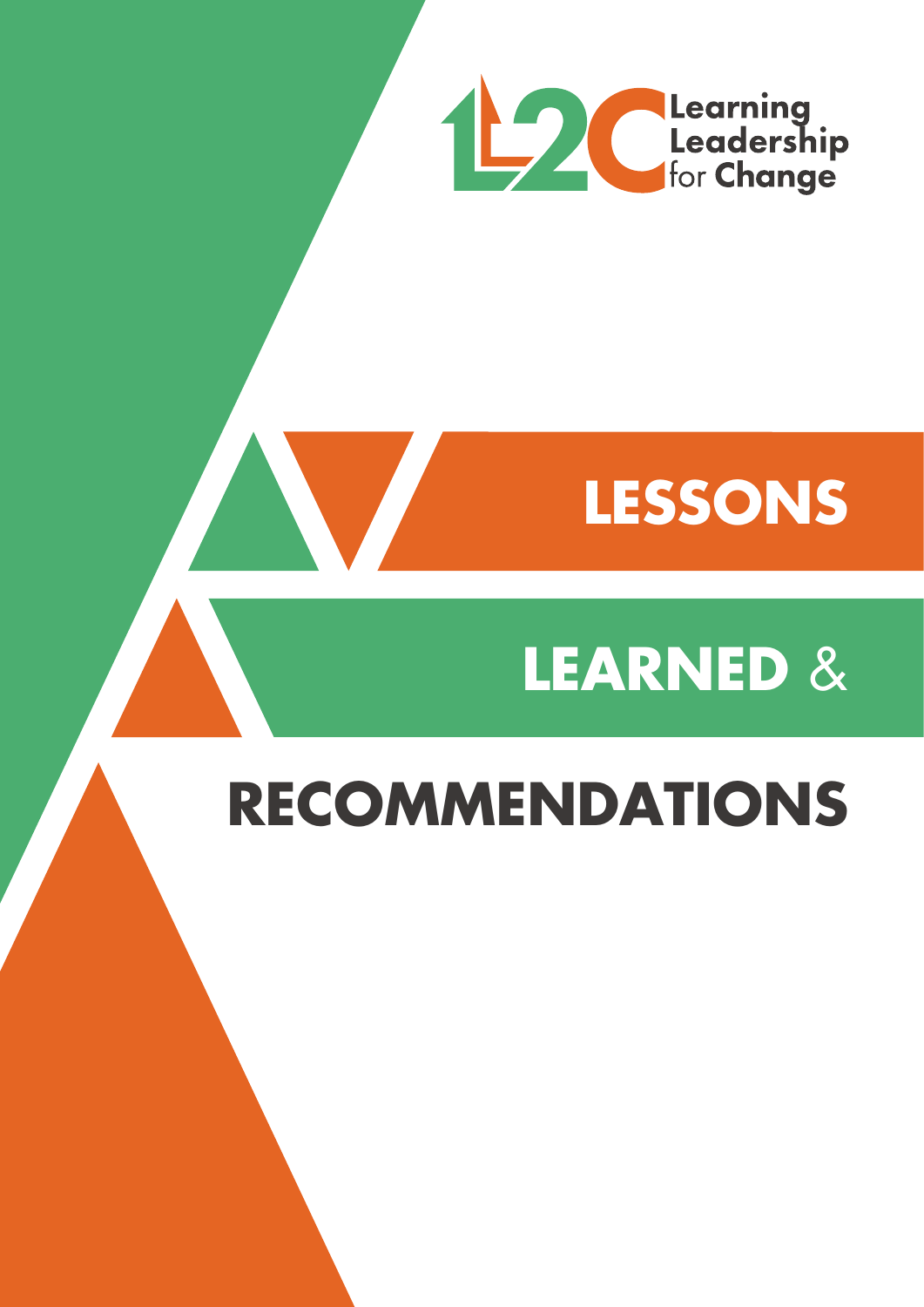## A POLICY **PERSPECTIVE**

### **PROMOTING THE CONCEPT OF SHARED LEADERSHIP**

The project highlights the need for a theoretical framework to define and deepen the concept of shared leadership for operational purposes. There is also a need to characterise the competences associated with it, underlining the need for training including psychological and relational issues such as team-building, collaboration, engagement, efficient communication and professional dialogue. These **competences** should thus be integrated into the current school leader competence frameworks where these exist, and developed for those systems that do not yet have specific frameworks for educational leaders.

> *Policymakers can jointly undertake different actions to strengthen leadership in schools. Communication of, and common reflection on, examples of good practices with distributed approaches is important."*

*Hilde Lesage, Department of Education & Training Flanders (Belgium)*



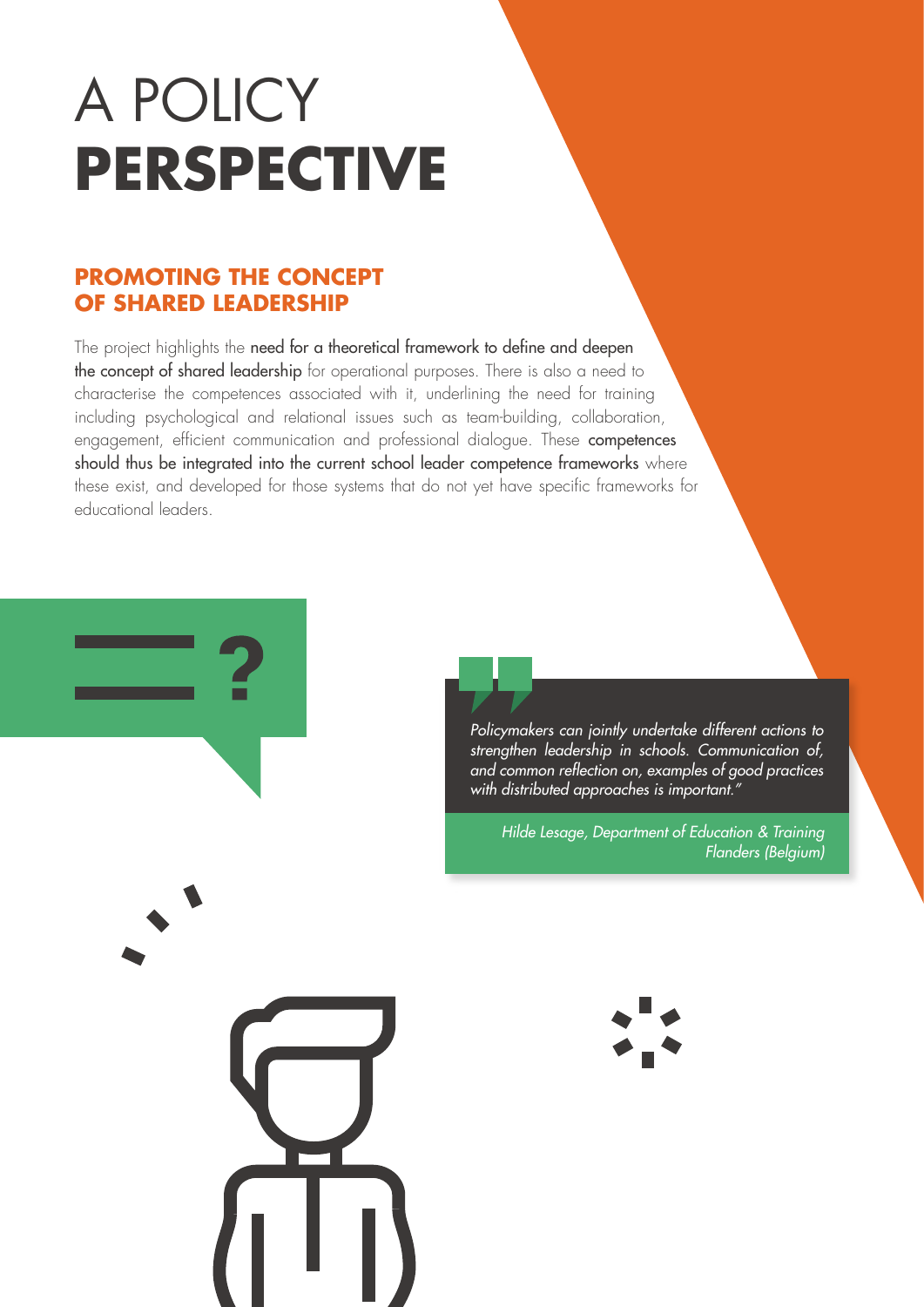#### **IMPLEMENTING SHARED LEADERSHIP IS A COMPLEX PROCESS**

*Like a garden, we [the school community] need to grow, and it needs to be organic; you have to cultivate that trust and the safe environment. My suggestion to have shared leadership is […] to use a framework; you need to make sure that the conditions are there for success, that the person receives the support, the resources and the training they need […] that they can talk about the initiative that they are developing."*

> *Fiona Forbes CEO and founder of ConfigurED Australia*

Implementation of shared leadership in schools requires dialogue, involvement of stakeholders at all levels and co-decision processes and structures. The preconditions for enabling all these elements to flourish are connected to time availability, incentives, official recognition, support and professional development. The latter should be specifically addressed to meet the specific needs identified and be easily accessible for all educational staff.

Online training is certainly an asset in this regard and school project opportunities are also highly valued.

> *of participants would recommend this course*

> > *of participants would participate in a similar type of activity*

### **THE VALUE OF PEER LEARNING**

Learning communities are an appropriate tool for shared leadership. These came together regularly during school exchange meetings and were probably one of the most important aspects of the L2C project. Schools receive hands-on information from each other that can be immediately incorporated into their own context. Exchange also helps schools learn there is no 'one single solution or model', but many possibilities. Through peer learning activities

*It is very important to implement a dialogue when working on shared leadership. There is the importance of school dialogue between the school leadership team, the school board and the teachers. But changing the leadership style in a school will also affect pupils, parents and the wider school community."*

*Jan De Craemer, Department of Education & Training Flanders (Belgium)* they get to learn these different possibilities and understand the value of active participation in a community of practice. Peer learning should be enabled at all levels from policy to practice, establishing regulatory frameworks and the necessary conditions that allow this kind of exchanges to take place.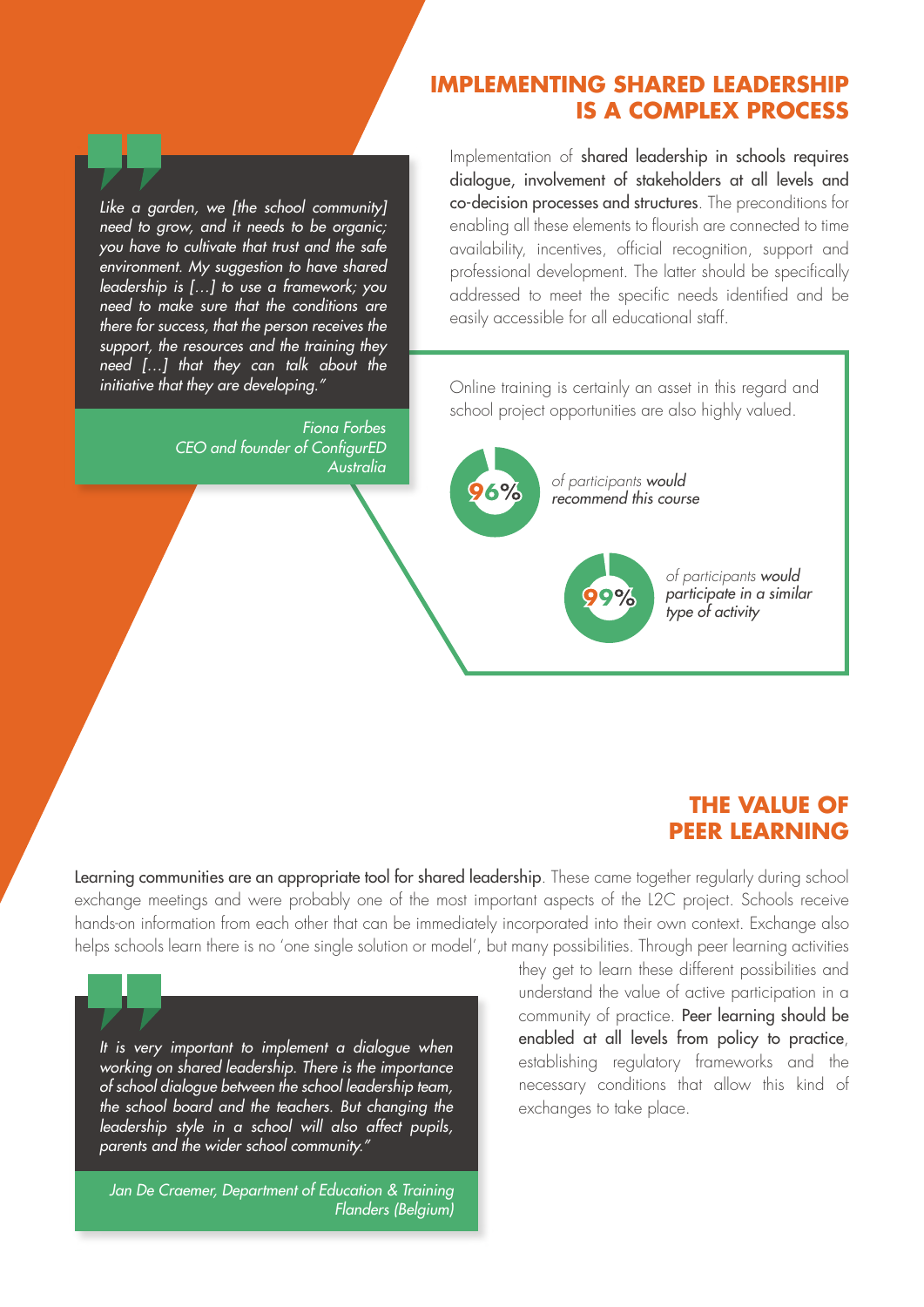### **EVIDENCE IS KEY TO SUPPORT INNOVATION**

Successful shared leadership necessarily means having indicators in place to monitor and evaluate the transformation of leadership practice. Such monitoring serves to guide adjustment possibly needed along the way, prepares the ground for the dialogue at school (and system) level, and offers opportunities to celebrate intermediate success.

Awareness and use of self-assessment tools have been highlighted as an efficient way to promote and improve the teaching and learning processes. Tools like the SELFIE, eSafety Label, STEM School Label or the FCL Maturity Tool<sup>1</sup>

provide a comprehensive overview of schools' positions in the different areas. The data that such tools deliver provides valuable input for schools to adapt their policy and measure policy implementation. *[…] the student voice is very much at the heart of SELFIE, and the feedback we get is that students really appreciate it because they have an opinion on how technology is used in the school; they have an opinion on how the school is helping them with their own digital skills development. I think that's a crucial element, listening to the views from the student community."*

> *Deirdre Hodson DG Education, Youth, Sport and Culture European Commission*

*If the school board realises that shared leadership can work in times of crisis, as the COVID-19 pandemic showed, […] in normal times it would be very effective. That should be the main guidance promoted by policy-makers."*

> *Fernando Franco Directorate-General for Education, Portugal*

#### **WIDENING THE SCOPE**

The biggest challenge remains now to broaden the scope and increase the outreach by identifying and developing key local, regional and national multipliers. A space for increased collaboration between policy makers, researchers, initial teacher education and practitioners should be organised.



*The fact that the five high schools that have collaborated are so satisfied with the project make us think that we have to promote more and more schools to integrate the values of shared leadership in their organisations."*

> *Javier Magdaleno Fuentetaja General Directorate for Innovation and Teacher Training Castilla y León (Spain)*

Online training and professional learning communities has also proved to be a crucial element in terms of outreach. Further relevance should be given to the macro perspective after the project. It is necessary to involve and empower people in the decision-making and development of distance learning activities. There is also a need for all stakeholders to work in partnership and potentially within a network to exchange experiences and assert themselves as a learning community with and among all.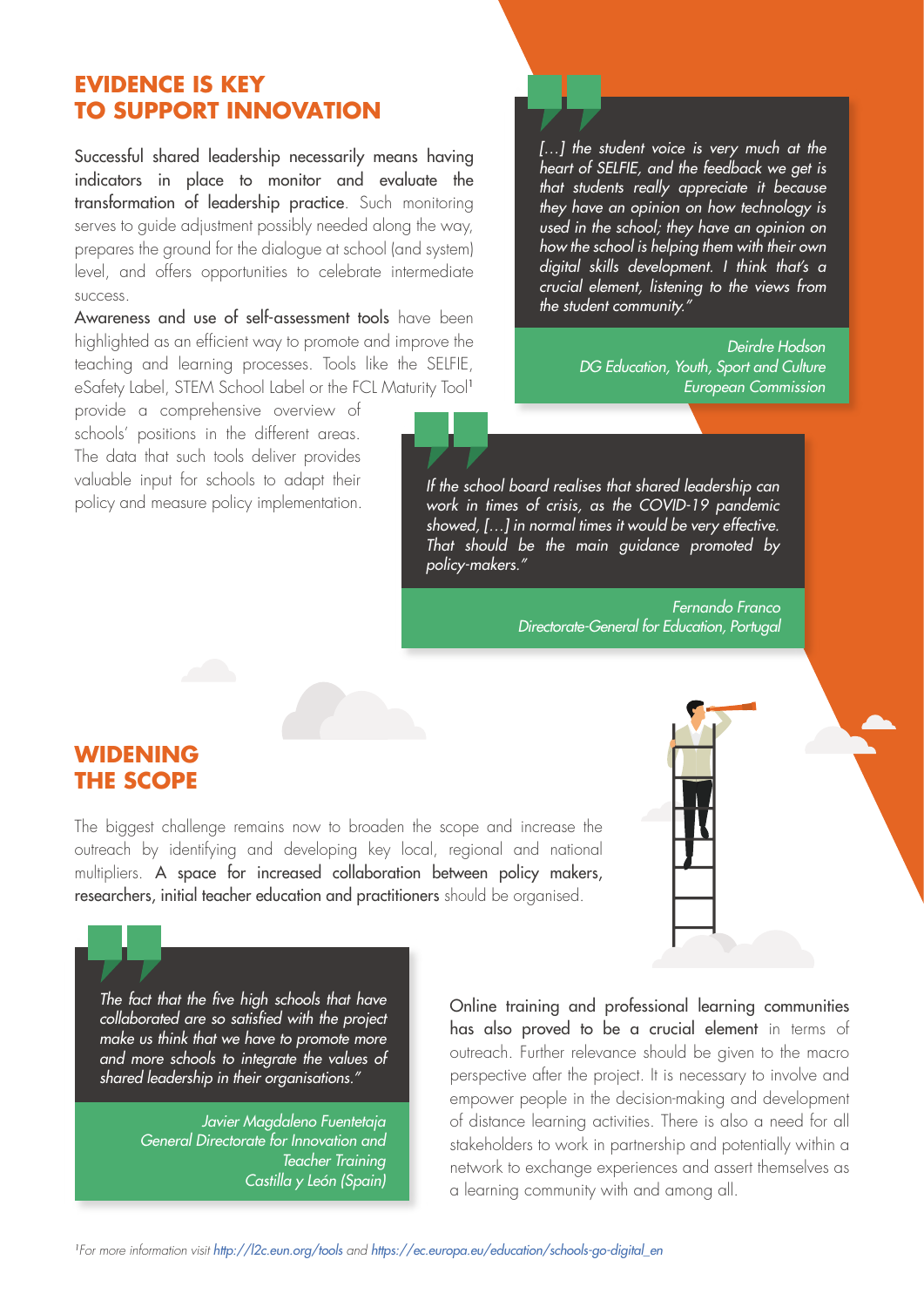### A SCHOOL-LEVEL **PERSPECTIVE**

### **GOVERNANCE**

The project emphasises the importance of dialogue within schools and between schools. Meetings and permanent exchange with stakeholders remain fundamental as a way to also develop bottom-up approaches enabling space for discussion between practitioners, experts and policy-makers. School schedules should be defined beyond teaching, recognising the need for temporary exemption from teaching duties to facilitate time for the implementation of shared leadership approach.

*There was a shared vision which was co-constructed, and this was only possible because formal leaders and informal leaders were engaged with stakeholders in decision making."*

> *Ana Cohen Portugal*

> > *It is very important to see how leadership can be shared. Power is not only in one person or just based on our management team [...]. Everyone feels like sharing different problems and ideas."*

> > > *Elena Valle Santos Spain*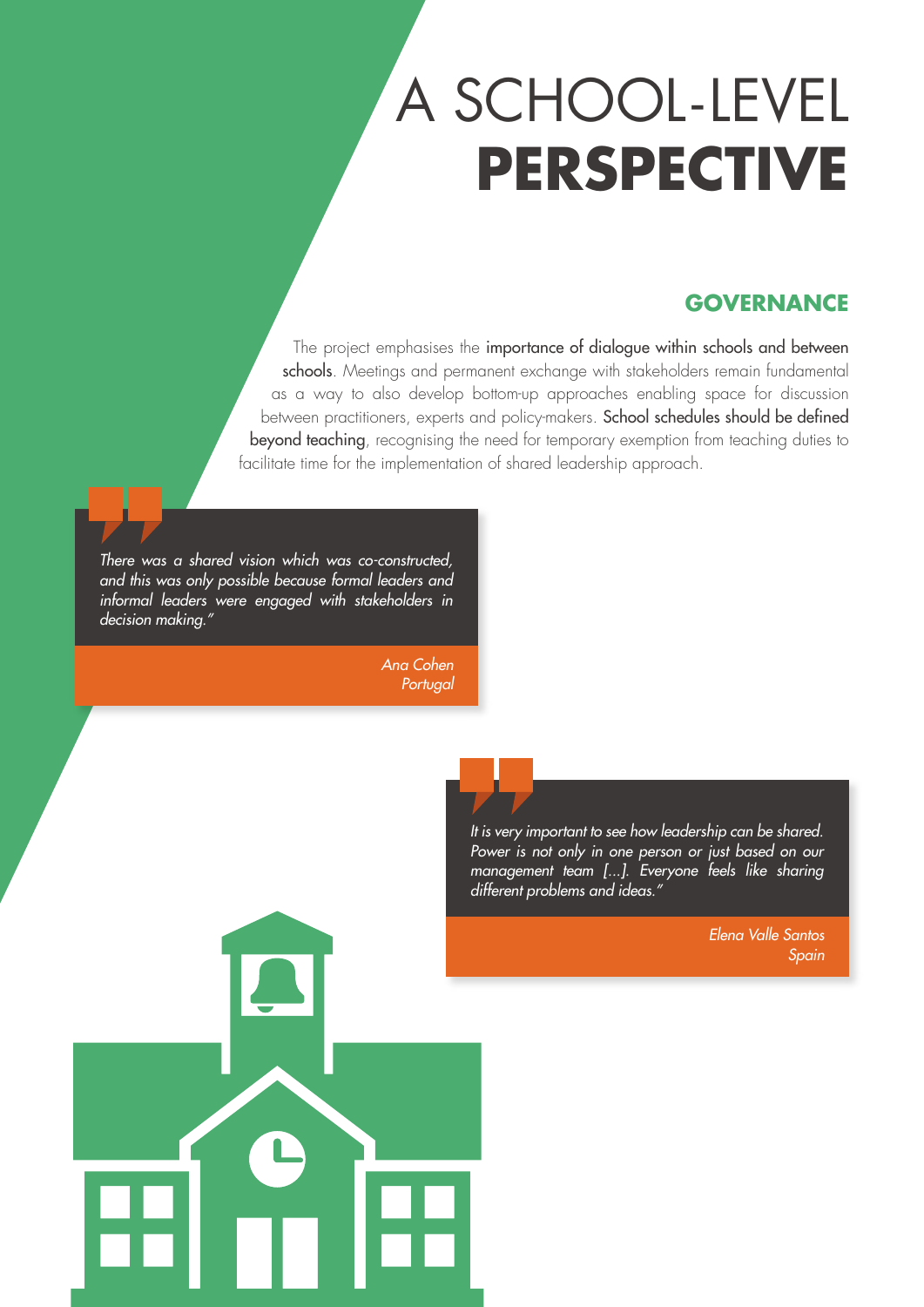### **TEACHERS, INPUT AND PARTICIPATION**

For shared leadership to happen, practitioners need to reflect, share and address issues through active participation in the school community. Intermediate leaders with practical knowledge of the different areas may encourage the development of peer support structures. The sharing of knowledge of what others do and how they organise themselves is key.

*People come together, they contribute, they feel they are valued. Valid points that otherwise would have been overlooked are taken into consideration."*

> *Suzanne Camilleri Malta*

### Increasing the time for collaborative work among teachers could be an efficient way to address resistance to change and facilitate the adoption of new practices.

The project's results point to the fact that the shared leadership approach has facilitated the adoption of new practices to a greater extent than the technologies; it has

also supported the development of trust among teachers and the spirit of helping one another. It brought the learning educational community closer to a different and necessary work process.



*We create a balanced power, including all the differences in the group [...]. The keywords are coordination, diplomacy but also integration [in an environment where] all the members are aware of their responsibilities."*

> *Laura Ruggiero Italy*

### **COMMUNICATION AND DISSEMINATION**

Finding better and more innovative ways to communicate and disseminate evidence from policy, practice and research about shared leadership is strategic. Internal communication has a crucial role to ensure that no one is left behind and to involve non-teaching staff in the shared leadership processes. Reflection and sharing within and

between schools has to become a common and frequent practice. Communication should be seen as part of the democratisation process of the school, opening up its practices and bringing transparency to the whole educational community.





*With shared leadership, we can feel a sense of belonging […], We can think of a true cooperation among all the teachers in creating a common strategy for teaching."*

> *Simona Costaggini Italy*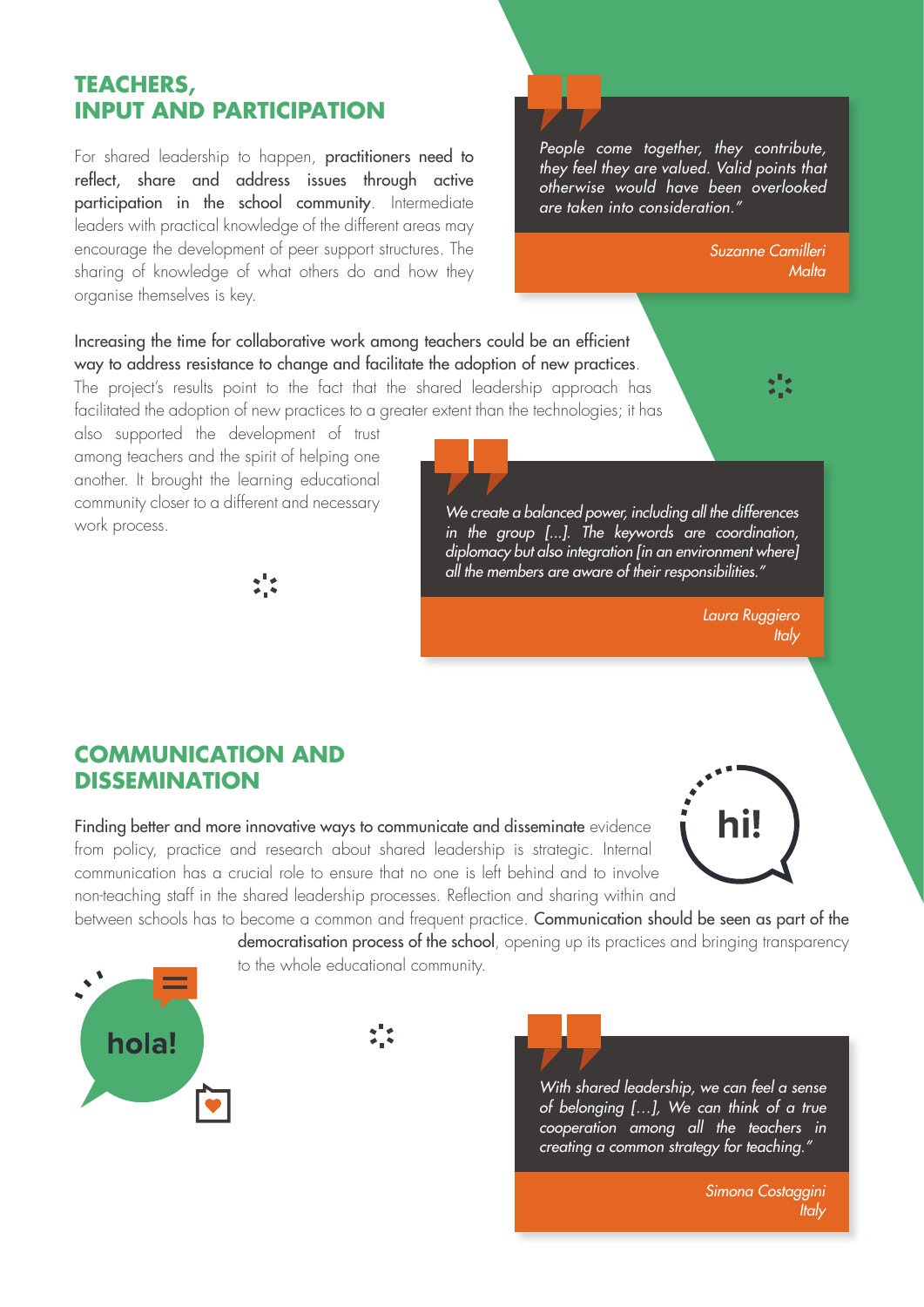#### **PROFESSIONAL LEARNING COMMUNITIES**

*A great way [to achieve shared leadership] is to visit other schools and see how they implement shared leadership. It is very positive that we can continue the teamwork, that we can make teams in our school and that we can work together towards one aim."*

> *Tim Labbe Belgium*

Learning communities are an especially appropriate tool for shared leadership. The shared leadership approach at the core of the project has proven to be a way to enhance the internal network of trainers that the school has for pedagogical, technical and ongoing projects. The training (of school leaders and teachers) is an essential condition to scale up the adoption of shared leadership practices within the areas of autonomy, collaboration and communication. Shared leadership starts with defining and sharing a common school vision and mission so that each person in the school community knows how to act for a common goal and pushes in the same direction. Setting up a dialogue to

improve school interaction with the overall school community and strengthening the relation with all the stakeholders is key in this process.

The learning community should also encourage a culture of evaluation for all aspects of school life. Evidence is key and successful leadership needs systematic indicators in place to monitor and evaluate the transformation of leadership practice. Such monitoring serves to guide adjustment possibly needed along the way, prepare the ground for dialogue at school (and system) level, and offers opportunities to celebrate intermediate success.

Ì.

π

*I think one of the advantages of shared leadership is a larger involvement with personnel; to make sure leadership is successful, it is necessary that most people are involved in the process."*

> *Tim Vuylsteke Belgium*

#### **SUSTAINABILITY**

When implementing shared leadership, there should be a focus on the "lighthouse leaders", whose main function is to involve people in the process and keep the community active and growing. These more informal teams do not remove the need for the so-called formal intermediate management structures. Formal leaders, however, must be in line with and supporting these lighthouse leaders. It is also essential for the Shared Leadership approach to create sharing networks that include local & regional strategic partners so as

> to reinforce the sustainability of these innovative practices.